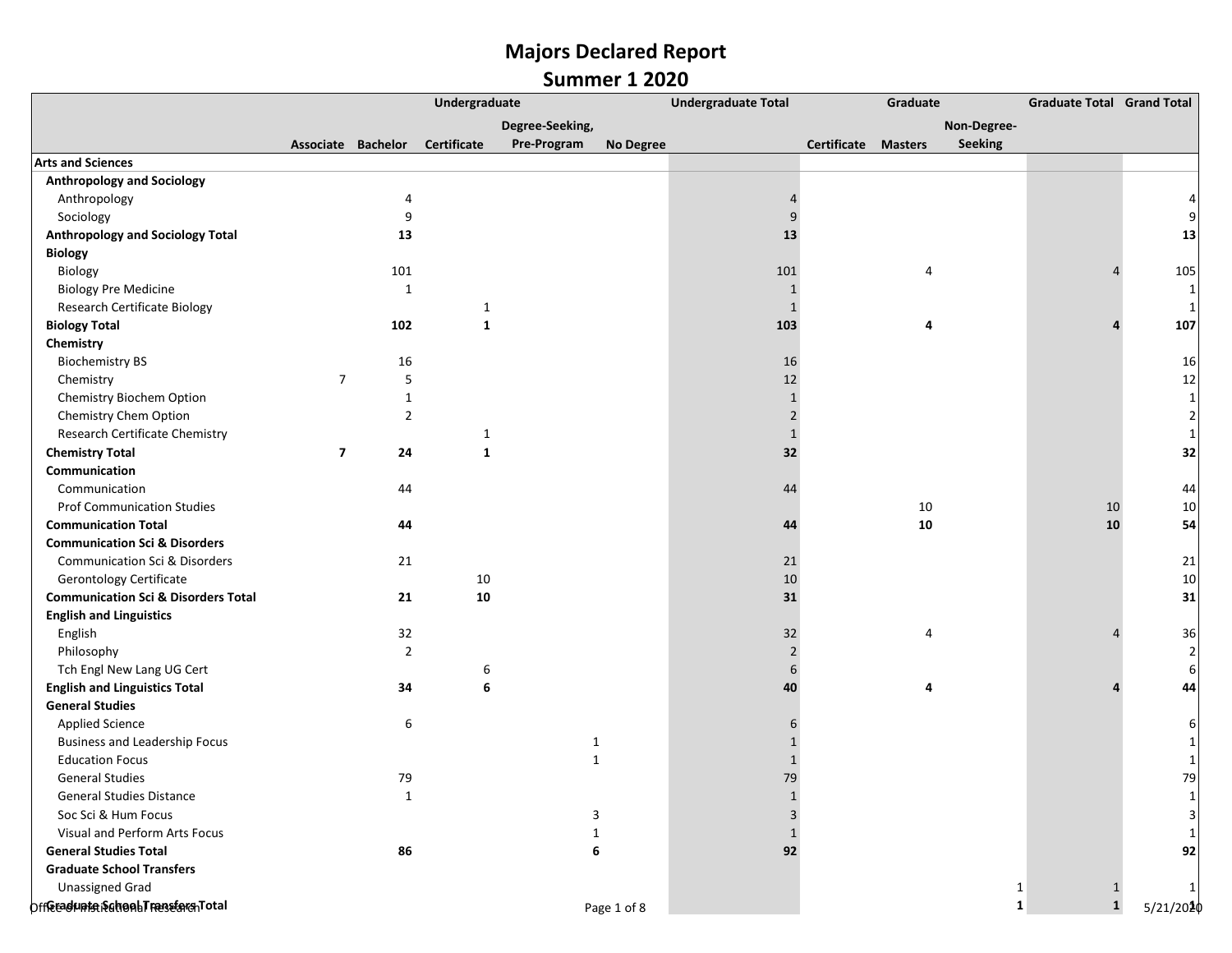|                                        |                         |                | Undergraduate                  |                 |           | <b>Undergraduate Total</b> |                            | Graduate |             | <b>Graduate Total Grand Total</b> |                |
|----------------------------------------|-------------------------|----------------|--------------------------------|-----------------|-----------|----------------------------|----------------------------|----------|-------------|-----------------------------------|----------------|
|                                        |                         |                |                                | Degree-Seeking, |           |                            |                            |          | Non-Degree- |                                   |                |
|                                        |                         |                | Associate Bachelor Certificate | Pre-Program     | No Degree |                            | <b>Certificate Masters</b> |          | Seeking     |                                   |                |
| <b>History</b>                         |                         |                |                                |                 |           |                            |                            |          |             |                                   |                |
| History                                |                         | 21             |                                |                 |           | 21                         |                            |          |             |                                   | 21             |
| <b>History Total</b>                   |                         | 21             |                                |                 |           | 21                         |                            |          |             |                                   | 21             |
| <b>Interdisciplinary Studies</b>       |                         |                |                                |                 |           |                            |                            |          |             |                                   |                |
| <b>Gerontology Certificate</b>         |                         |                | $\mathbf{1}$                   |                 |           | $\mathbf{1}$               |                            |          |             |                                   |                |
| Intl Studies Certificate               |                         |                | 3                              |                 |           | 3                          |                            |          |             |                                   |                |
| Peace Conflct Stud Certificate         |                         |                | 1                              |                 |           | $\mathbf{1}$               |                            |          |             |                                   |                |
| <b>Interdisciplinary Studies Total</b> |                         |                | 5                              |                 |           |                            |                            |          |             |                                   |                |
| Intl Language and Cul Studies          |                         |                |                                |                 |           |                            |                            |          |             |                                   |                |
| Spanish                                |                         | 9              |                                |                 |           | 9                          |                            |          |             |                                   |                |
| Intl Language and Cul Studies Total    |                         | 9              |                                |                 |           |                            |                            |          |             |                                   |                |
| <b>Mathematical Sciences</b>           |                         |                |                                |                 |           |                            |                            |          |             |                                   |                |
| <b>Actuarial Science</b>               |                         | 6              |                                |                 |           | 6                          |                            |          |             |                                   |                |
| Data Science & Applied Stats           |                         | 4              |                                |                 |           |                            |                            |          |             |                                   |                |
| Math Actuarial Science                 |                         | $\overline{2}$ |                                |                 |           | $\overline{2}$             |                            |          |             |                                   |                |
| Math App Stat Grad Certificate         |                         |                |                                |                 |           |                            | $\overline{2}$             |          |             | $\overline{2}$                    | 2              |
| Mathematics                            |                         | 28             |                                |                 |           | 28                         |                            | 12       |             | 12                                | 40             |
| <b>Mathematics Nondegree</b>           |                         |                |                                |                 |           |                            |                            |          | 3           | 3                                 | 3              |
| <b>Mathematics Teaching</b>            |                         | $\overline{2}$ |                                |                 |           | $\overline{2}$             |                            |          |             |                                   | $\overline{2}$ |
| <b>Mathematics Teaching Nondegree</b>  |                         |                |                                |                 |           |                            |                            |          | 2           | $\overline{2}$                    | $\overline{2}$ |
| <b>Mathematical Sciences Total</b>     |                         | 42             |                                |                 |           | 42                         | $\overline{2}$             | 12       | 5           | 19                                | 61             |
| <b>Physics</b>                         |                         |                |                                |                 |           |                            |                            |          |             |                                   |                |
| Geology                                |                         | 2              |                                |                 |           | $\overline{2}$             |                            |          |             |                                   | 2              |
| Physics                                |                         | 8              |                                |                 |           | 8                          |                            |          |             |                                   | 8              |
| <b>Physics Total</b>                   |                         | 10             |                                |                 |           | 10                         |                            |          |             |                                   | 10             |
| <b>Political Science</b>               |                         |                |                                |                 |           |                            |                            |          |             |                                   |                |
| Economics                              |                         | $\overline{7}$ |                                |                 |           | $\overline{7}$             |                            |          |             |                                   | $\overline{7}$ |
| <b>Political Science</b>               |                         | 18             |                                |                 |           | 18                         |                            |          |             |                                   | 18             |
| Women's Studies                        |                         | $\overline{2}$ |                                |                 |           | $\overline{2}$             |                            |          |             |                                   | $\overline{2}$ |
| <b>Political Science Total</b>         |                         | 27             |                                |                 |           | 27                         |                            |          |             |                                   | 27             |
| Psychology                             |                         |                |                                |                 |           |                            |                            |          |             |                                   |                |
| <b>Behavior Analysis Cert</b>          |                         |                | $\mathbf{1}$                   |                 |           | 1                          |                            |          |             |                                   | 1              |
| Psychology                             |                         | 85             |                                |                 |           | 85                         |                            |          |             |                                   | 85             |
| <b>Psychology Total</b>                |                         | 85             | 1                              |                 |           | 86                         |                            |          |             |                                   | 86             |
| <b>Arts and Sciences Total</b>         | $\overline{\mathbf{z}}$ | 518            | 24                             |                 | 6         | 555                        | $\overline{2}$             | 30       | 6           | 38                                | 593            |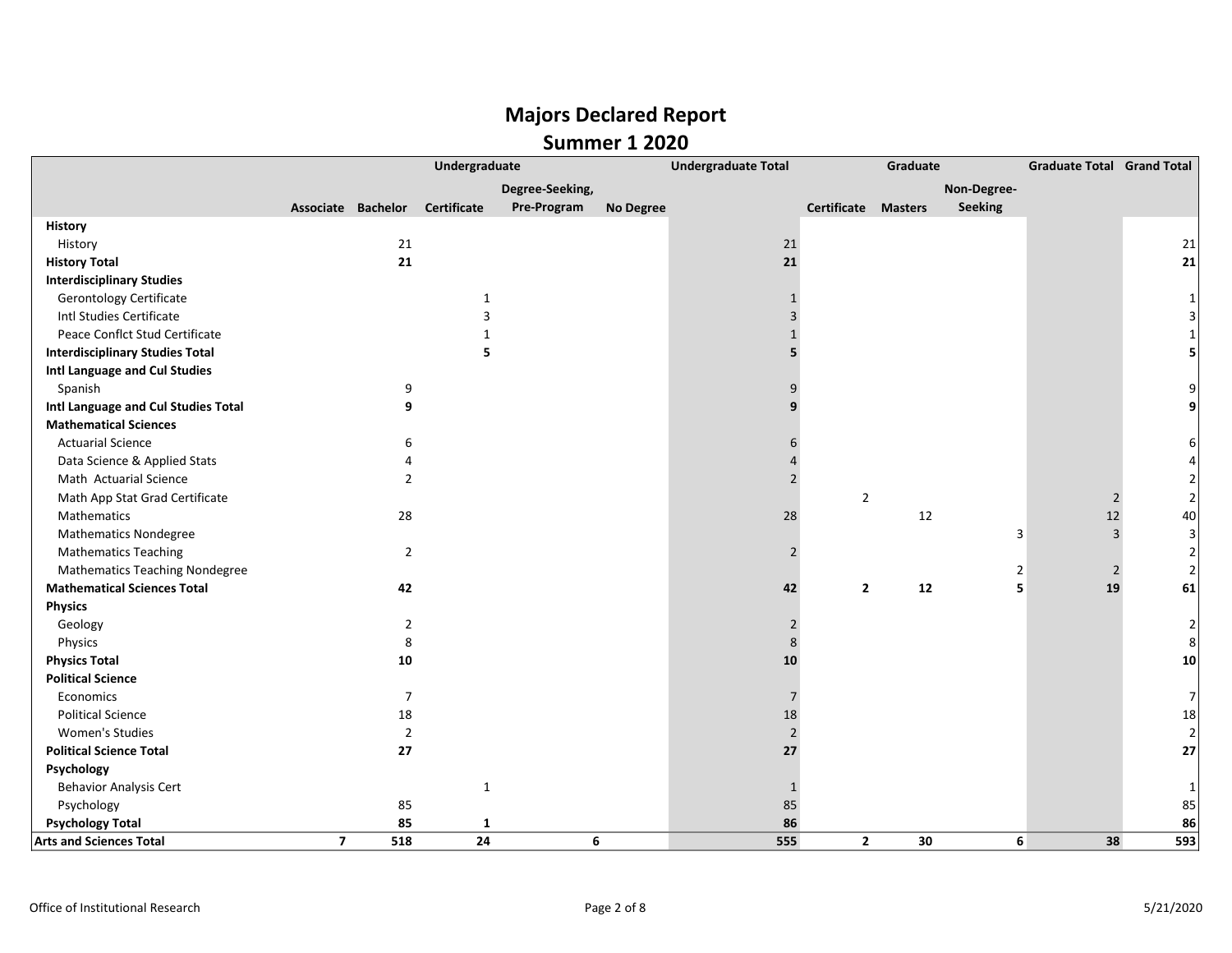|                                       | Undergraduate      |     |                    |                 |                         | <b>Undergraduate Total</b> |             | Graduate       | <b>Graduate Total</b> | <b>Grand Total</b> |     |
|---------------------------------------|--------------------|-----|--------------------|-----------------|-------------------------|----------------------------|-------------|----------------|-----------------------|--------------------|-----|
|                                       |                    |     |                    | Degree-Seeking, |                         |                            |             |                | Non-Degree-           |                    |     |
|                                       | Associate Bachelor |     | <b>Certificate</b> | Pre-Program     | <b>No Degree</b>        |                            | Certificate | <b>Masters</b> | <b>Seeking</b>        |                    |     |
| <b>Business</b>                       |                    |     |                    |                 |                         |                            |             |                |                       |                    |     |
| <b>Accounting</b>                     |                    |     |                    |                 |                         |                            |             |                |                       |                    |     |
| Accounting                            |                    | 30  |                    | 17              |                         | 47                         |             |                |                       |                    | 47  |
| <b>Accounting Certificate</b>         |                    |     |                    |                 |                         |                            |             |                |                       |                    |     |
| <b>Bank Management Certificate</b>    |                    |     |                    |                 |                         |                            |             |                |                       |                    |     |
| <b>Accounting Total</b>               |                    | 30  | 8                  | 17              |                         | 55                         |             |                |                       |                    | 55  |
| <b>Business Administration</b>        |                    |     |                    |                 |                         |                            |             |                |                       |                    |     |
| <b>Business General Bach</b>          |                    |     |                    | 26              |                         | 27                         |             |                |                       |                    | 27  |
| <b>General Administration</b>         |                    |     |                    |                 |                         |                            |             | 43             |                       | 43                 | 43  |
| NonDegree MBA Grad                    |                    |     |                    |                 |                         |                            |             |                |                       |                    |     |
| <b>Business Administration Total</b>  |                    |     |                    | 26              | 1                       | 27                         |             | 43             |                       | 44                 | 71  |
| <b>Economics and Finance</b>          |                    |     |                    |                 |                         |                            |             |                |                       |                    |     |
| <b>Bus Econ Public Policy</b>         |                    | 5   |                    |                 |                         | 12                         |             |                |                       |                    | 12  |
| Finance                               |                    | 27  |                    | 15              |                         | 42                         |             |                |                       |                    | 42  |
| <b>Financial Economics Cert</b>       |                    |     | 3                  |                 |                         | 3                          |             |                |                       |                    |     |
| Money and Banking                     |                    |     |                    |                 |                         |                            |             |                |                       |                    |     |
| <b>Economics and Finance Total</b>    |                    | 33  | 3                  | 23              |                         | 59                         |             |                |                       |                    | 59  |
| <b>Management and Marketing</b>       |                    |     |                    |                 |                         |                            |             |                |                       |                    |     |
| Management and Administration         |                    | 56  |                    | 41              |                         | 98                         |             |                |                       |                    | 98  |
| Marketing                             |                    | 33  |                    | 30              | $\mathbf 1$             | 64                         |             |                |                       |                    | 64  |
| <b>Professional Sales Certificate</b> |                    |     |                    |                 |                         |                            |             |                |                       |                    |     |
| <b>Small Business Mgmt Certif</b>     |                    |     |                    |                 |                         |                            |             |                |                       |                    |     |
| <b>Management and Marketing Total</b> |                    | 89  |                    | 71              | $\overline{\mathbf{2}}$ | 167                        |             |                |                       |                    | 167 |
| <b>Business Total</b>                 |                    | 152 | 16                 | 137             | 3                       | 308                        |             | 43             | 1                     | 44                 | 352 |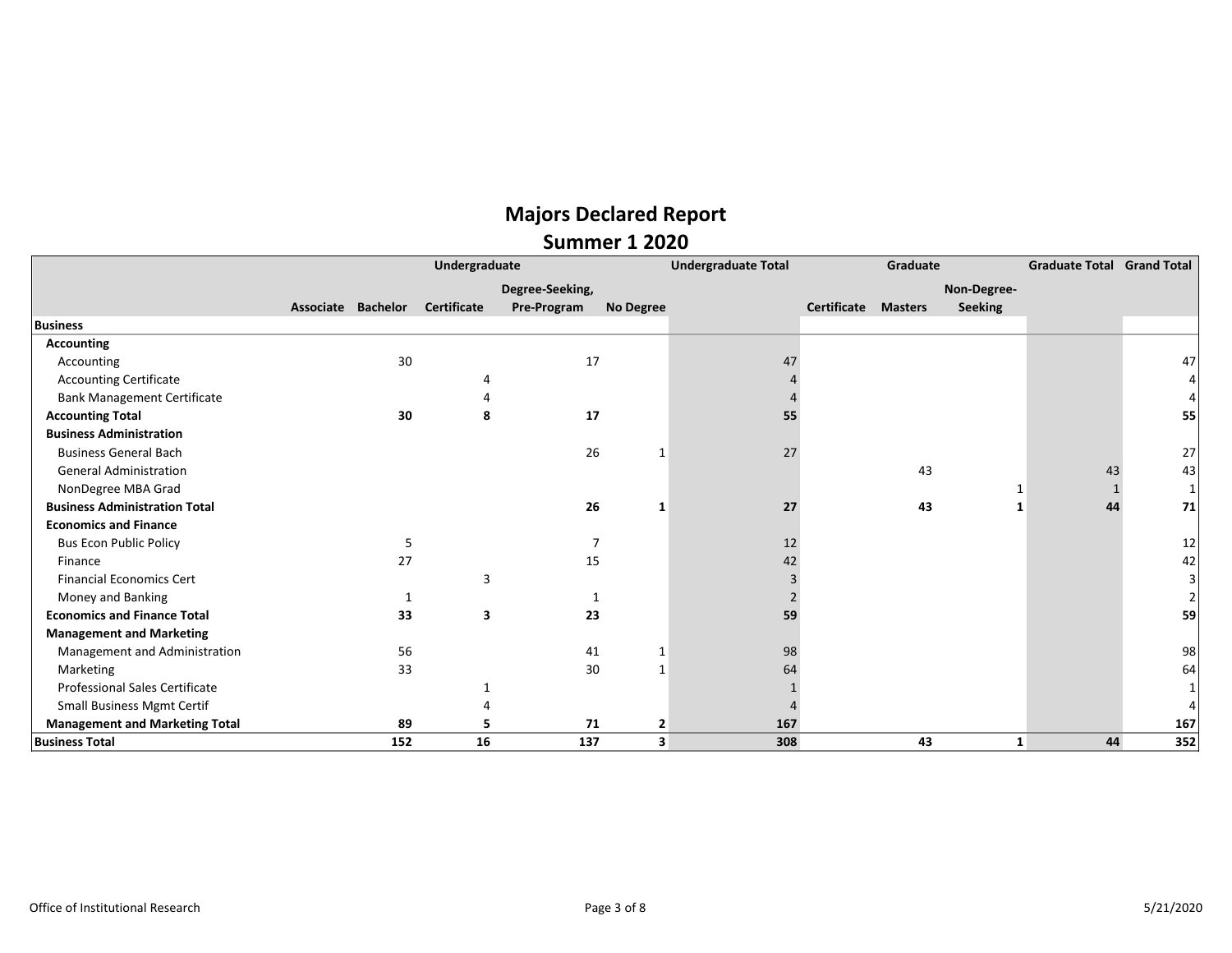|                                            | Undergraduate           |                |                    |                 |                  | <b>Undergraduate Total</b> |                            | Graduate       | <b>Graduate Total Grand Total</b> |                    |
|--------------------------------------------|-------------------------|----------------|--------------------|-----------------|------------------|----------------------------|----------------------------|----------------|-----------------------------------|--------------------|
|                                            |                         |                |                    | Degree-Seeking, |                  |                            |                            | Non-Degree-    |                                   |                    |
|                                            | Associate Bachelor      |                | <b>Certificate</b> | Pre-Program     | <b>No Degree</b> |                            | <b>Certificate Masters</b> | <b>Seeking</b> |                                   |                    |
| <b>Engineering Tech and Comp Sci</b>       |                         |                |                    |                 |                  |                            |                            |                |                                   |                    |
| <b>Civil/Mechanical Engineering</b>        |                         |                |                    |                 |                  |                            |                            |                |                                   |                    |
| <b>Bio-Mechanical Engr Cert</b>            |                         |                | $\mathbf{1}$       |                 |                  | 1                          |                            |                |                                   |                    |
| Civil Engineering                          |                         | $\overline{7}$ |                    | 8               |                  | 15                         |                            |                |                                   | 15                 |
| Freshman Engineering                       |                         |                |                    | $\mathbf{1}$    |                  |                            |                            |                |                                   | $\mathbf{1}$       |
| <b>Mechanical Engineering</b>              |                         | 15             |                    | 12              | 1                | 28                         |                            |                |                                   | 28                 |
| <b>Civil/Mechanical Engineering Total</b>  |                         | 22             | $\mathbf{1}$       | 21              | $\mathbf{1}$     | 45                         |                            |                |                                   | 45                 |
| <b>Computer Science</b>                    |                         |                |                    |                 |                  |                            |                            |                |                                   |                    |
| <b>Computer Science</b>                    |                         | 63             |                    |                 |                  | 63                         |                            | 6              |                                   | 69                 |
| <b>Information Systems</b>                 | 2                       | 13             |                    |                 |                  | 15                         |                            |                |                                   | 15                 |
| <b>Computer Science Total</b>              | $\overline{2}$          | 76             |                    |                 |                  | 78                         |                            | 6              |                                   | 84                 |
| <b>Electrical/Computer Engr</b>            |                         |                |                    |                 |                  |                            |                            |                |                                   |                    |
| <b>Computer Engineering</b>                |                         | 6              |                    | $\mathbf 1$     |                  |                            |                            |                |                                   |                    |
| <b>Electrical Engineering</b>              |                         | $\overline{7}$ |                    | $\overline{2}$  |                  |                            |                            |                |                                   |                    |
| Engineering                                |                         |                |                    |                 |                  |                            |                            | 3              |                                   |                    |
| <b>Electrical/Computer Engr Total</b>      |                         | 13             |                    | 3               |                  | 16                         |                            | 3              |                                   | 19                 |
| <b>Organizational Leadership</b>           |                         |                |                    |                 |                  |                            |                            |                |                                   |                    |
| Org Leadership Spvn Non Degree             |                         |                |                    |                 |                  |                            |                            |                | 1                                 | 1                  |
| Org Leadership Supervision                 | 2                       | 29             |                    |                 |                  | 31                         |                            | 9              |                                   | 40<br>$\mathsf{q}$ |
| Organizational Leadership                  | 5                       | 44             |                    |                 |                  | 49                         |                            |                |                                   | 49                 |
| <b>Organizational Leadership Total</b>     | $\overline{7}$          | 73             |                    |                 |                  | 80                         |                            | 9              | 10<br>1                           | 90                 |
| <b>School of Polytechnic</b>               |                         |                |                    |                 |                  |                            |                            |                |                                   |                    |
| <b>Cmptr Networking Certificate</b>        |                         |                | 1                  |                 |                  |                            |                            |                |                                   |                    |
| <b>Computer Engineering Tech</b>           |                         | 6              |                    |                 |                  |                            |                            |                |                                   |                    |
| <b>Construction Engineering Tech</b>       |                         | 13             |                    |                 |                  | 13                         |                            |                |                                   | 13                 |
| <b>Electrical Engineering Tech</b>         | 3                       | 8              |                    |                 |                  | 11                         |                            |                |                                   | 11                 |
| Industrial Engineering Tech                |                         | $\overline{2}$ |                    |                 |                  | $\overline{2}$             |                            |                |                                   | $\overline{2}$     |
| <b>Information Technology</b>              |                         | 21             |                    |                 |                  | 21                         |                            |                |                                   | 21                 |
| Mechanical Engineering Tech                | 4                       | 22             |                    |                 |                  | 26                         |                            |                |                                   | 26                 |
| Technology                                 |                         |                |                    |                 |                  |                            |                            | 1              |                                   |                    |
| <b>School of Polytechnic Total</b>         | $\overline{\mathbf{z}}$ | 72             | 1                  |                 |                  | 80                         |                            | $\mathbf{1}$   |                                   | 81                 |
| <b>Engineering Tech and Comp Sci Total</b> | 16                      | 256            | $\mathbf{2}$       | 24              | $\mathbf{1}$     | 299                        |                            | 19             | 20<br>$\mathbf{1}$                | 319                |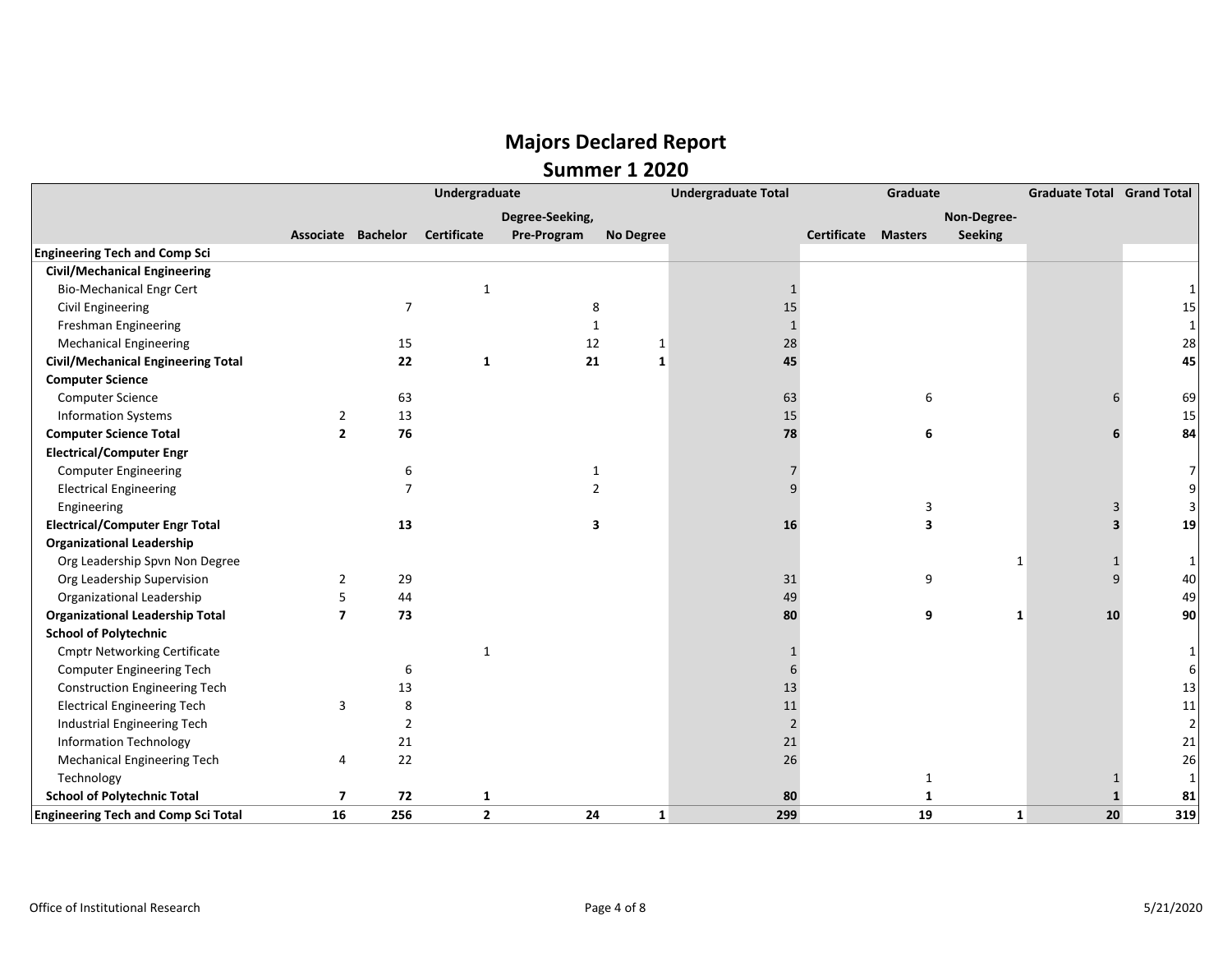|                                        |                    | <b>Undergraduate Total</b> |                    | Graduate  |  | Graduate Total Grand Total |                |                |  |  |
|----------------------------------------|--------------------|----------------------------|--------------------|-----------|--|----------------------------|----------------|----------------|--|--|
|                                        |                    |                            | Degree-Seeking,    |           |  |                            |                | Non-Degree-    |  |  |
|                                        | Associate Bachelor | Certificate                | <b>Pre-Program</b> | No Degree |  | Certificate                | <b>Masters</b> | <b>Seeking</b> |  |  |
| <b>Health and Human Services</b>       |                    |                            |                    |           |  |                            |                |                |  |  |
| <b>Dental Education</b>                |                    |                            |                    |           |  |                            |                |                |  |  |
| Dental Technology                      |                    |                            |                    |           |  |                            |                |                |  |  |
| <b>Dental Education Total</b>          |                    |                            |                    |           |  |                            |                |                |  |  |
| <b>Nursing</b>                         |                    |                            |                    |           |  |                            |                |                |  |  |
| Nursing                                |                    |                            |                    |           |  |                            |                |                |  |  |
| <b>Nursing Total</b>                   |                    |                            |                    |           |  |                            |                |                |  |  |
| <b>Health and Human Services Total</b> |                    |                            |                    |           |  |                            |                |                |  |  |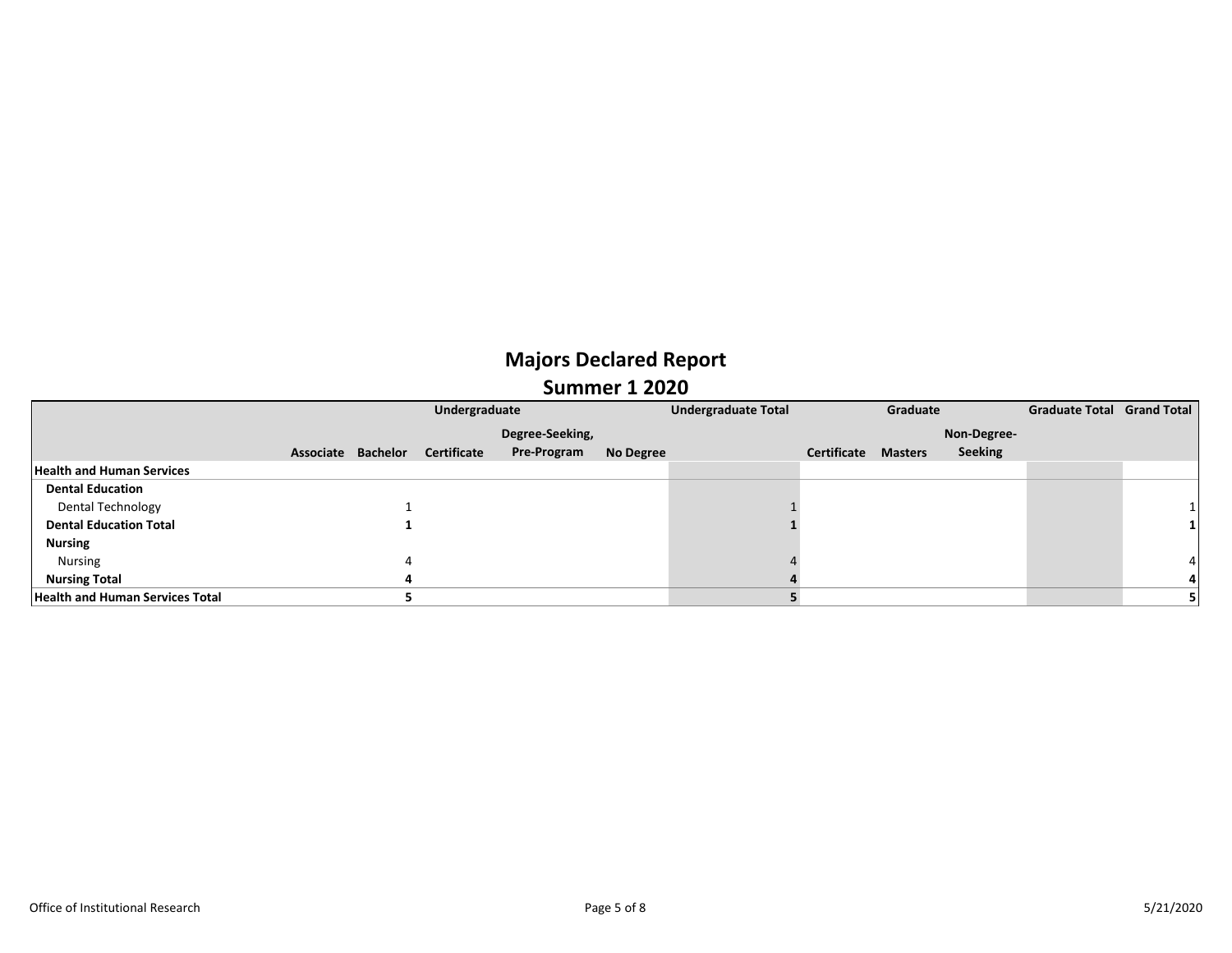|                                           |                    | Undergraduate      | <b>Undergraduate Total</b> |                | Graduate | <b>Graduate Total Grand Total</b> |                |                |    |              |
|-------------------------------------------|--------------------|--------------------|----------------------------|----------------|----------|-----------------------------------|----------------|----------------|----|--------------|
|                                           |                    |                    | Degree-Seeking,            |                |          |                                   |                | Non-Degree-    |    |              |
|                                           | Associate Bachelor | <b>Certificate</b> | Pre-Program                | No Degree      |          | Certificate                       | <b>Masters</b> | <b>Seeking</b> |    |              |
| <b>Professional Studies</b>               |                    |                    |                            |                |          |                                   |                |                |    |              |
| <b>Hospitality and Tourism Mgmt</b>       |                    |                    |                            |                |          |                                   |                |                |    |              |
| <b>Hospitality Management</b>             |                    | 10                 |                            |                | 10       |                                   |                |                |    | 10           |
| <b>Hospitality and Tourism Mgmt Total</b> |                    | 10                 |                            |                | 10       |                                   |                |                |    | 10           |
| <b>Human Services</b>                     |                    |                    |                            |                |          |                                   |                |                |    |              |
| <b>Human Services</b>                     |                    | 35                 | 17                         | 1              | 53       |                                   |                |                |    | 53           |
| <b>Human Services Total</b>               |                    | 35                 | 17                         | 1              | 53       |                                   |                |                |    | 53           |
| <b>Public Policy</b>                      |                    |                    |                            |                |          |                                   |                |                |    |              |
| <b>Criminal Justice</b>                   |                    | 8                  |                            |                |          |                                   |                |                |    | 8            |
| <b>Health Services Admin</b>              |                    |                    |                            |                |          |                                   |                |                |    |              |
| Legal Studies                             |                    |                    |                            |                |          |                                   |                |                |    |              |
| <b>Public Administration</b>              |                    |                    |                            |                |          |                                   | 9              |                |    | 9            |
| <b>Public Affairs</b>                     |                    | 37                 |                            |                | 37       |                                   |                |                |    | 37           |
| <b>Public Policy Total</b>                |                    | 50                 |                            |                | 50       |                                   | 9              |                | 9  | 59           |
| <b>School of Education</b>                |                    |                    |                            |                |          |                                   |                |                |    |              |
| Counseling                                |                    |                    |                            |                |          |                                   | 48             |                | 48 | 48           |
| <b>Counseling Nondegree</b>               |                    |                    |                            |                |          |                                   |                | 1              |    | 1            |
| <b>Early Childhood Education</b>          |                    | 26                 |                            |                | 26       |                                   |                |                |    | 26           |
| <b>Educational Leadership</b>             |                    |                    |                            |                |          |                                   | 24             |                | 24 | 24           |
| <b>Elem Ed Education Policy</b>           |                    | 6                  |                            |                |          |                                   |                |                |    | 6            |
| <b>Elementary Education</b>               |                    | 94                 |                            | $\mathbf{1}$   | 95       |                                   | 3              |                | 3  | 98           |
| <b>English Education</b>                  |                    | 1                  |                            |                |          |                                   |                |                |    | $\mathbf{1}$ |
| Middle School Education                   |                    | 12                 |                            |                | 12       |                                   |                |                |    | 12           |
| Sec Ed Education Policy                   |                    | 1                  |                            |                |          |                                   |                |                |    | $\mathbf{1}$ |
| Secondary Education                       |                    | 36                 |                            |                | 36       |                                   | 3              |                |    | 39           |
| <b>Social Studies Education</b>           |                    | 5                  |                            |                |          |                                   |                |                |    | 5            |
| <b>Special Education</b>                  |                    |                    |                            |                |          |                                   | $\overline{7}$ |                |    | 7            |
| <b>School of Education Total</b>          |                    | 181                |                            | 1              | 182      |                                   | 85             | 1              | 86 | 268          |
| <b>Professional Studies Total</b>         |                    | 276                | 17                         | $\overline{2}$ | 295      |                                   | 94             | $\mathbf{1}$   | 95 | 390          |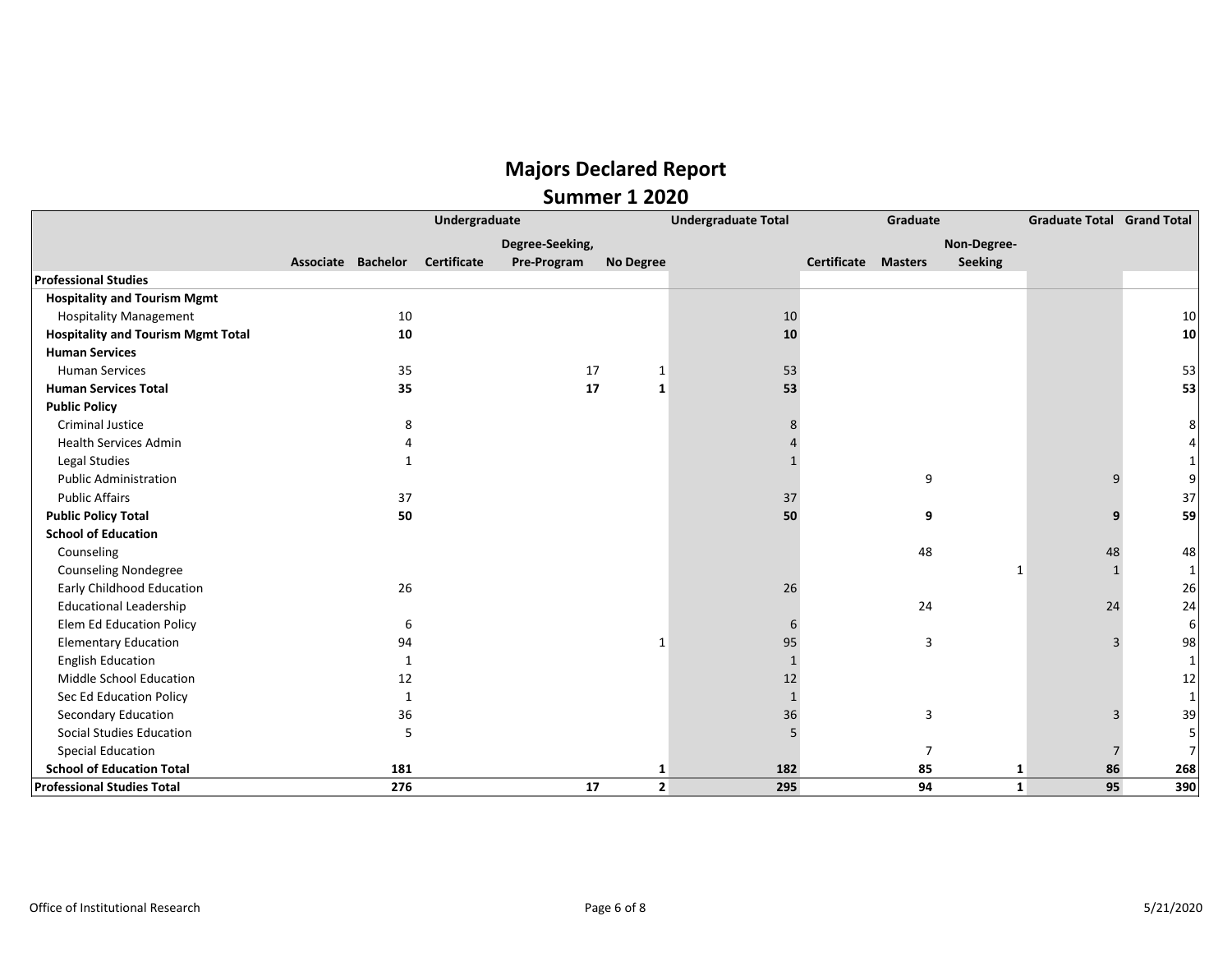|                                                | Undergraduate |                    |                    |                    |           | <b>Undergraduate Total</b> | Graduate    |                |                | <b>Graduate Total Grand Total</b> |     |
|------------------------------------------------|---------------|--------------------|--------------------|--------------------|-----------|----------------------------|-------------|----------------|----------------|-----------------------------------|-----|
|                                                |               |                    |                    | Degree-Seeking,    |           |                            |             |                | Non-Degree-    |                                   |     |
|                                                |               | Associate Bachelor | <b>Certificate</b> | <b>Pre-Program</b> | No Degree |                            | Certificate | <b>Masters</b> | <b>Seeking</b> |                                   |     |
| Unit of Affiliated Programs                    |               |                    |                    |                    |           |                            |             |                |                |                                   |     |
| <b>Collegiate Connection</b>                   |               |                    |                    |                    |           |                            |             |                |                |                                   |     |
| High School Student Non Degree                 |               |                    |                    |                    |           |                            |             |                |                |                                   |     |
| <b>Collegiate Connection Total</b>             |               |                    |                    |                    |           |                            |             |                |                |                                   |     |
| <b>Student Success &amp; Transitions</b>       |               |                    |                    |                    |           |                            |             |                |                |                                   |     |
| Business and Leadership Pathwy                 |               |                    |                    |                    |           |                            |             |                |                |                                   |     |
| Non Degree No Option                           |               |                    |                    |                    | 72        | 72                         |             |                |                |                                   | 72  |
| Post Baccalaureate Transitionl                 |               |                    |                    |                    | 8         |                            |             |                |                |                                   |     |
| Soc Sci and Humanities Pathway                 |               |                    |                    |                    | 4         |                            |             |                |                |                                   |     |
| <b>UG Transitional Program</b>                 |               |                    |                    |                    |           |                            |             |                |                |                                   |     |
| <b>Visiting Regional Campus Trans</b>          |               |                    |                    |                    | 37        | 37                         |             |                |                |                                   | 37  |
| <b>Student Success &amp; Transitions Total</b> |               |                    |                    |                    | 117       | 124                        |             |                |                |                                   | 124 |
| <b>Unit of Affiliated Programs Total</b>       |               |                    |                    |                    | 123       | 130                        |             |                |                |                                   | 130 |